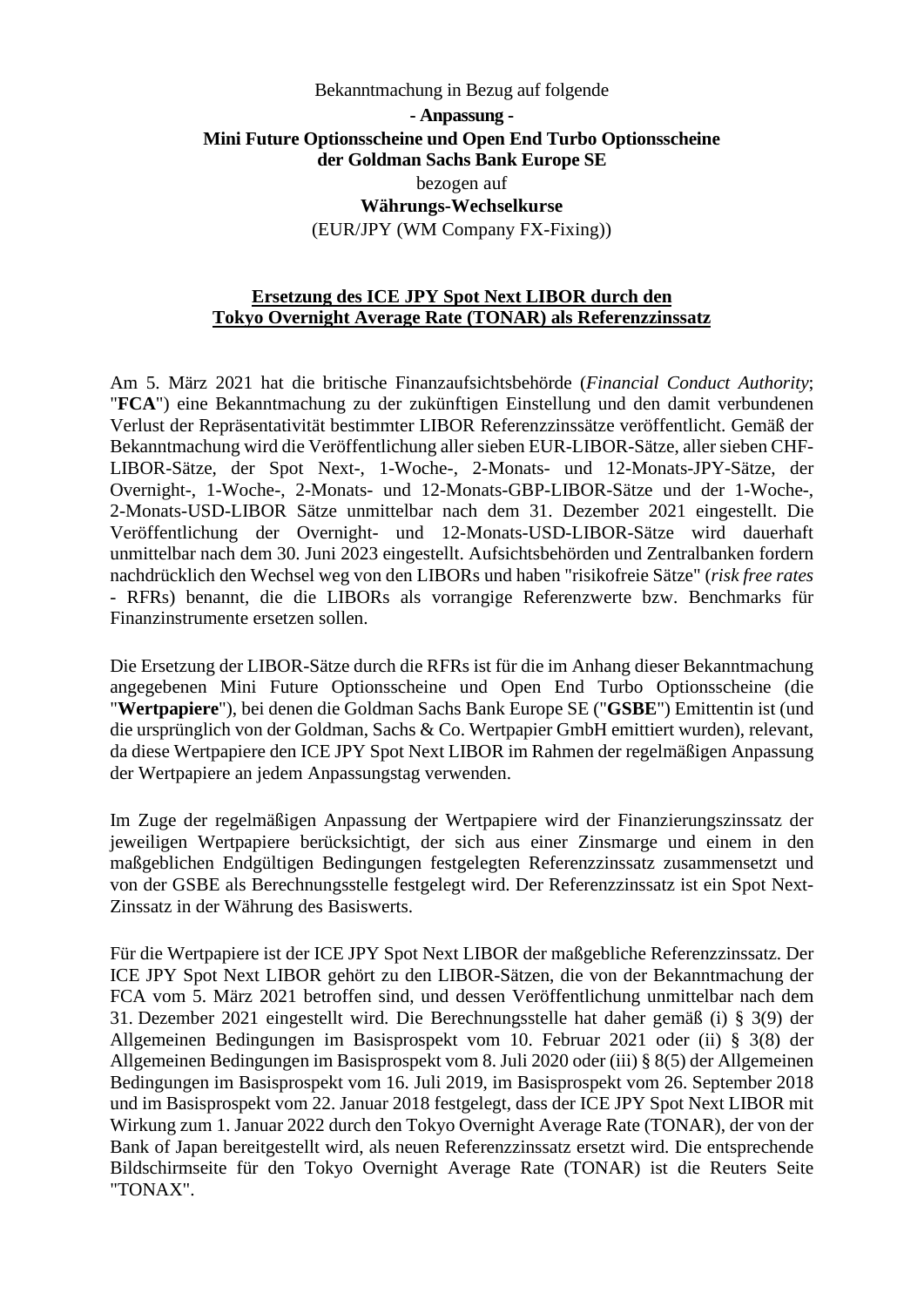Für weitere Informationen im Hinblick auf die Ersetzung des Referenzzinssatzes sehen Sie bitte die *Häufig gestellten Fragen (FAQ) zum Übergang der LIBOR Referenzzinssätze und Auswirkungen auf Open End Turbo Optionsscheine, Mini Future Optionsscheine und Faktor-Zertifikate*, die auf den folgenden Internetseiten abrufbar sind:

www.gs.de/de/info/libor-transition www.gsmarkets.at/de/info/libor-transition

Begriffe, die in dieser Bekanntmachung nicht definiert sind, haben die in dem maßgeblichen Basisprospekt und den entsprechenden Endgültigen Bedingungen angegebene Bedeutung.

Frankfurt, 8. Dezember 2021 **Goldman Sachs Bank Europe SE**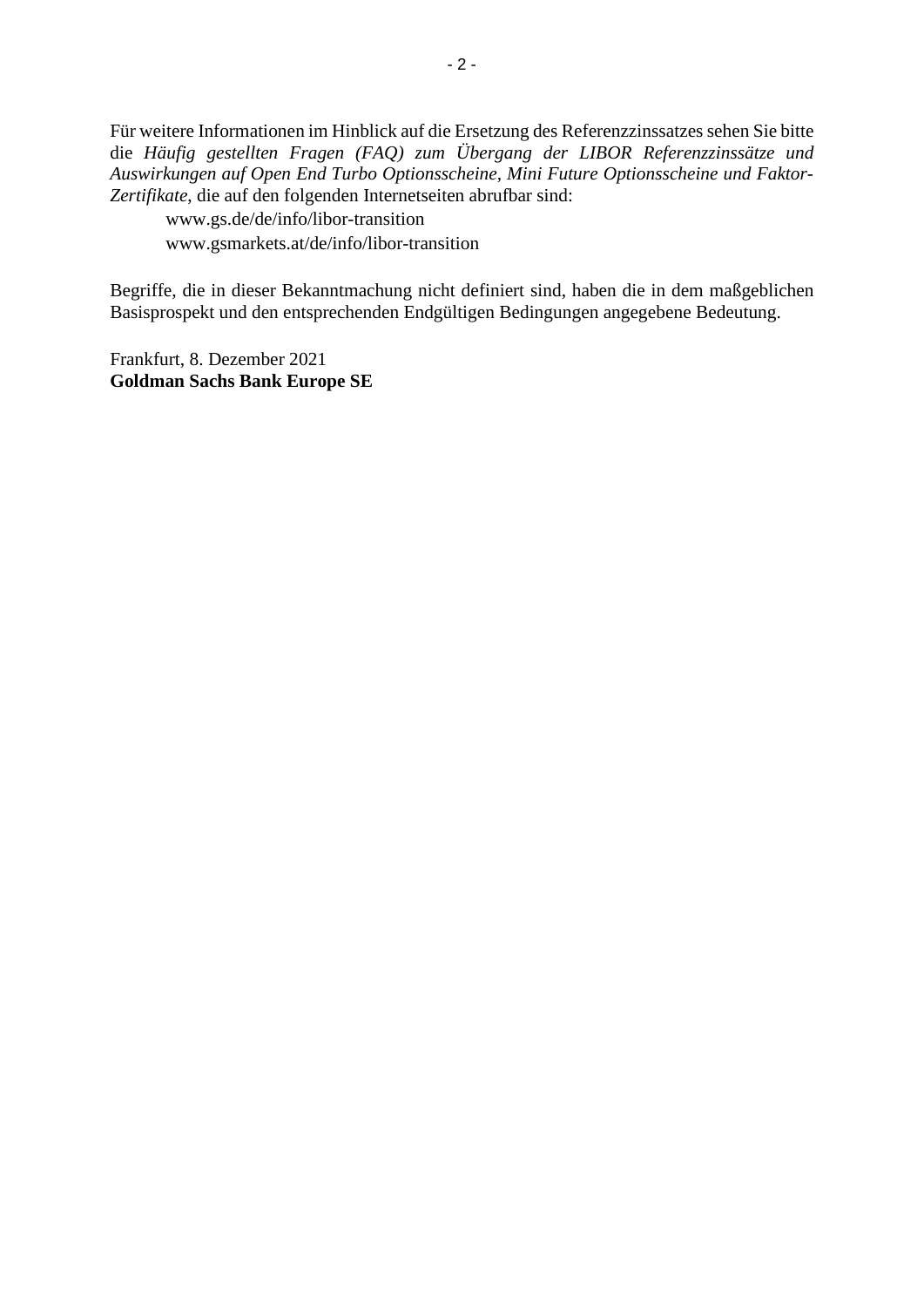#### **Anhang**

#### **ISIN ISIN ISIN ISIN** DE000GM2KM07 DE000GB7O243 DE000GH2VJZ4 DE000GF74LV9 DE000GM6K013 DE000GB7Q235 DE000GF71MC3 DE000GH2VJY7 DE000GA0WT52 DE000GB7Q227 DE000GH2RJV1 DE000GF62R29 DE000GB3RLN8 DE000GB7Q1V8 DE000GH2RJU3 DE000GF62R11 DE000GC75TK9 DE000GB7Q1U0 DE000GF5RS54 DE000GH5GQK5 DE000GC6UYY4 DE000GB7Q1T2 DE000GF4KFR0 DE000GH5GQF5 DE000GC62EW4 DE000GB7Q1R6 DE000GH5GQA6 DE000GF4KFQ2 DE000GC5LQJ2 DE000GB7Q1Q8 DE000GF39Y79 DE000GH5GQ89 DE000GB2H1A8 DE000GB7Q1M7 DE000GF25HV9 DE000GH5GQ63 DE000GC50286 DE000GH0XMF0 DE000GF07M14 DE000GH5GQ22 DE000GC4UNQ8 DE000GH0XME3 DE000GF05DQ0 DE000GH5GQ14 DE000GC4UNM7 DE000GH0SMZ8 DE000GH2VK63 DE000GH5GPF7 DE000GC4SGY0 DE000GH0SMY1 DE000GH2VK48 DE000GH5GPD2 DE000GC356L4 DE000GF8FYB6 DE000GH2VK30 DE000GH5GPB6 DE000GC1XK89 DE000GF8FY99 DE000GH2VK22 DE000GH5GPY8 DE000CH0WR82 DE000GF7M3H8 DE000GH2VK06

#### **Mini Future Optionsscheine**

## **Open End Turbo Optionsscheine**

| <b>ISIN</b>  | <b>ISIN</b>  | <b>ISIN</b>  | <b>ISIN</b>  |
|--------------|--------------|--------------|--------------|
| DE000GA6ZBF2 | DE000GC9DSE8 | DE000GH3UX35 | DE000GH2UNF0 |
| DE000GA3Q2P4 | DE000GF89NP5 | DE000GH3RY88 | DE000GH2UNE3 |
| DE000GA3Q2N9 | DE000GF87A94 | DE000GH3RY70 | DE000GH5BVB5 |
| DE000GA3Q2E8 | DE000GF87A86 | DE000GH3RY62 | DE000GH5BVA7 |
| DE000GA3Q2C2 | DE000GF87A78 | DE000GH3RY13 | DE000GH5BUX1 |
| DE000GA3Q2B4 | DE000GF7RRG6 | DE000GH3RXV0 | DE000GH5BUT9 |
| DE000GA3Q2A6 | DE000GF7M453 | DE000GH3RXU2 | DE000GH5BUQ5 |
| DE000GC89HZ3 | DE000GF7ANN7 | DE000GH3RXN7 | DE000GH5BUM4 |
| DE000GC7HDZ0 | DE000GF7ANM9 | DE000GH3RXJ5 | DE000GH5BUA9 |
| DE000GC5WB87 | DE000GF7ANL1 | DE000GH3RXF3 | DE000GH5BTY1 |
| DE000GC5SBM3 | DE000GF3AU44 | DE000GH3RXA4 | DE000GH5BTN4 |
| DE000GC5D020 | DE000GF3AU36 | DE000GH3RX97 | DE000GH5BTL8 |
| DE000GC3Q498 | DE000GF36NB6 | DE000GH3RWX8 | DE000GH5BTE3 |
| DE000GC3Q480 | DE000GF1R1Y8 | DE000GH3RWT6 | DE000GH54CK9 |
| DE000CH0X9Y9 | DE000GF0LWU5 | DE000GH2UNT1 | DE000GH3RXY4 |
| DE000CH0X9X1 | DE000GC9M171 | DE000GH2UNP9 |              |
| DE000GB7SLV0 | DE000GH3UX84 | DE000GH2UNM6 |              |
| DE000GB78E12 | DE000GH3UX76 | DE000GH2UNL8 |              |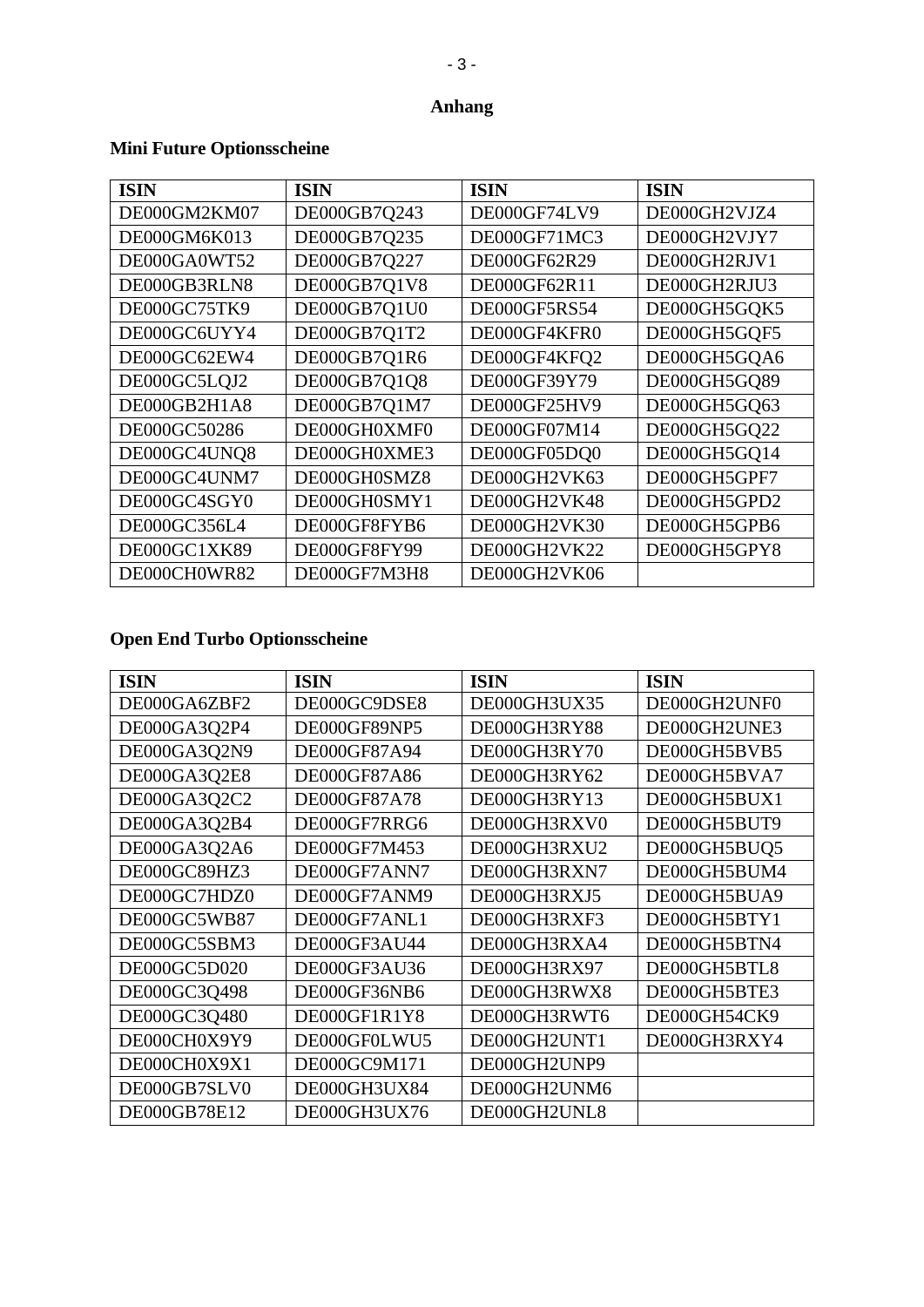# Announcement relating to the following **- Adjustment - Mini Future Warrants and Open End Turbo Warrants of Goldman Sachs Bank Europe SE**  linked to **Foreign Exchange Rates**  (EUR/JPY (WM Company FX-Fixing))

# **Replacement of ICE JPY Spot Next LIBOR by the Tokyo Overnight Average Rate (TONAR) as Reference Rate**

On 5 March 2021 the UK Financial Conduct Authority ("**FCA**") has published an [announcement on future cessation and loss of representativeness of certain LIBOR interest](https://www.fca.org.uk/publication/documents/future-cessation-loss-representativeness-libor-benchmarks.pdf)  [rates. Pursuant to the announcement all 7 euro LIBOR settings, all 7 Swiss franc LIBOR](https://www.fca.org.uk/publication/documents/future-cessation-loss-representativeness-libor-benchmarks.pdf)  settings, the Spot Next, 1-week, 2-month and 12-month Japanese yen LIBOR settings, the overnight, 1-week, 2-month and 12-month sterling LIBOR settings, and the 1-week and 2-month US dollar LIBOR settings will cease immediately after 31 December 2021. The publication of the overnight and 12-month US dollar LIBOR settings will cease immediately after 30 June 2023. Regulatory authorities and central banks are strongly encouraging the transition away from LIBORs and have identified "risk-free rates" (RFRs) to replace LIBORs as primary benchmarks.

The replacement of LIBOR rates by RFRs is relevant for the Mini Future Warrants and Open End Turbo Warrants specified in the Annex of this announcement (the "**Securities**") for which Goldman Sachs Bank Europe SE ("**GSBE**") acts as Issuer (and which have been initially issued by Goldman, Sachs & Co. Wertpapier GmbH) as these Securities use the ICE JPY Spot Next LIBOR in connection with the regular adjustment of the Securities on each Adjustment Date.

In the course of the regular adjustment of the Securities, the Financing Rate of the respective Securities is taken into account, which consists of an Interest Margin and a Reference Rate specified in the relevant Final Terms and which is determined by GSBE as Calculation Agent. The Reference Rate is a spot next interest rate in the currency of the Underlying.

For the Securities the applicable Reference Rate is the ICE JPY Spot Next LIBOR. The ICE JPY Spot Next LIBOR belongs to the LIBOR rates affected by the FCA announcement dated 5 March 2021 and, thus, the publication will cease immediately after 31 December 2021. The Calculation Agent has therefore determined in accordance with (i) Section 3(9) of the General Conditions in the base prospectus dated 10 February 2021 or (ii) Section 3(8) of the General Conditions in the base prospectus dated 8 July 2020 or (iii) Section 8(5) of the General Conditions in the base prospectus dated 16 July 2019, in the base prospectus dated 26 September 2018 and in the base prospectus dated 22 January 2018 that the ICE JPY Spot Next LIBOR will be replaced with effect from 1 January 2022 by the Tokyo Overnight Average Rate (TONAR) provided by the Bank of Japan as new Reference Rate. The relevant Reference Rate Screen Page for the Tokyo Overnight Average Rate (TONAR) is Reuters page "TONAX".

For further information with regard to the replacement of the Reference Rate, please see the *Frequently Asked Questions (FAQ) on the transition of LIBOR interest rates and impacts for*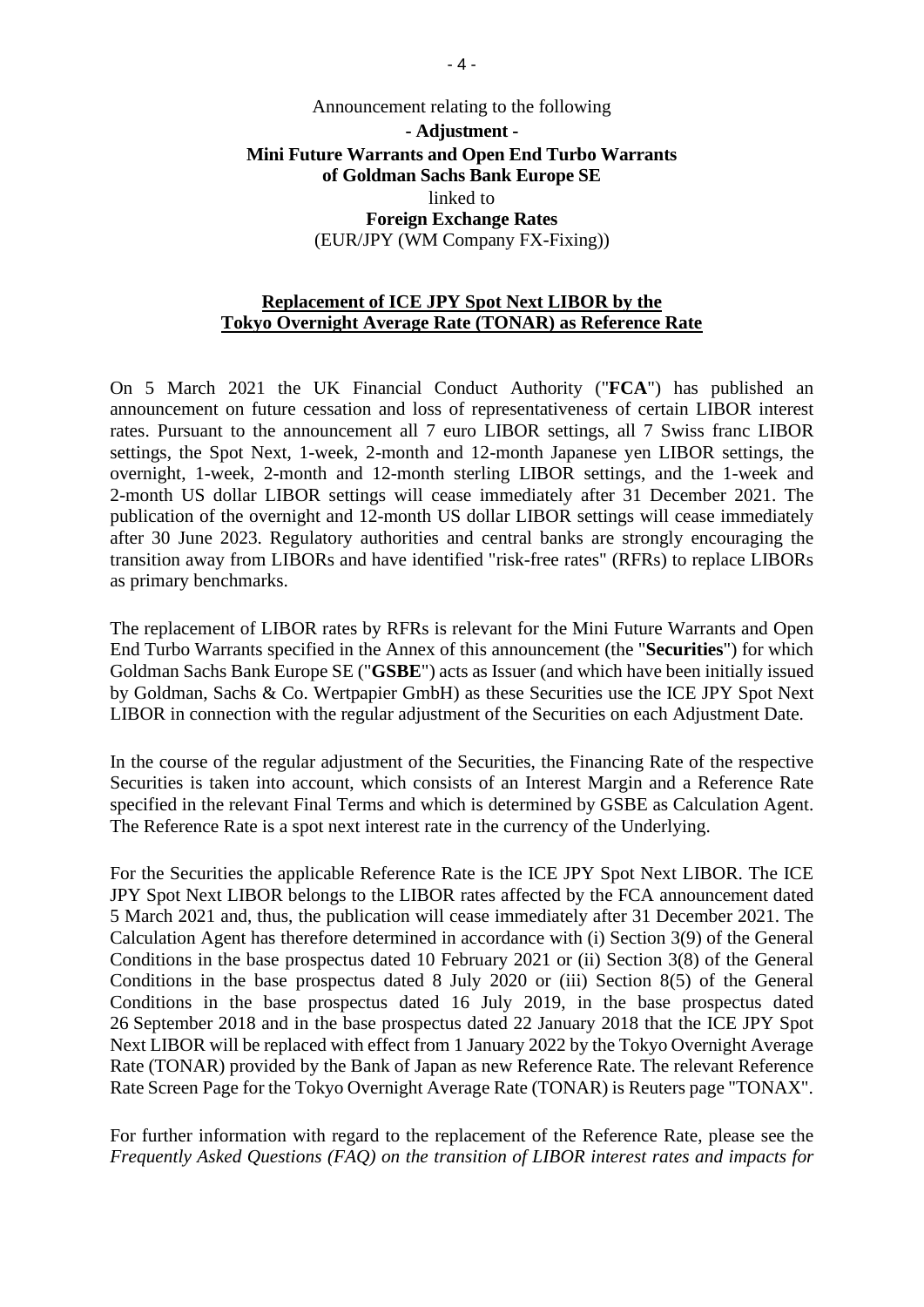*Open End Turbo Warrants, Mini Future Warrants and Factor Certificates*, which are available on the following websites:

www.gs.de/en/services/libor-transition www.gsmarkets.at/en/services/libor-transition

Terms not defined in this announcement shall have the meaning given to them in the applicable Base Prospectus and the relevant Final Terms.

Frankfurt, 8 December 2021 **Goldman Sachs Bank Europe SE**